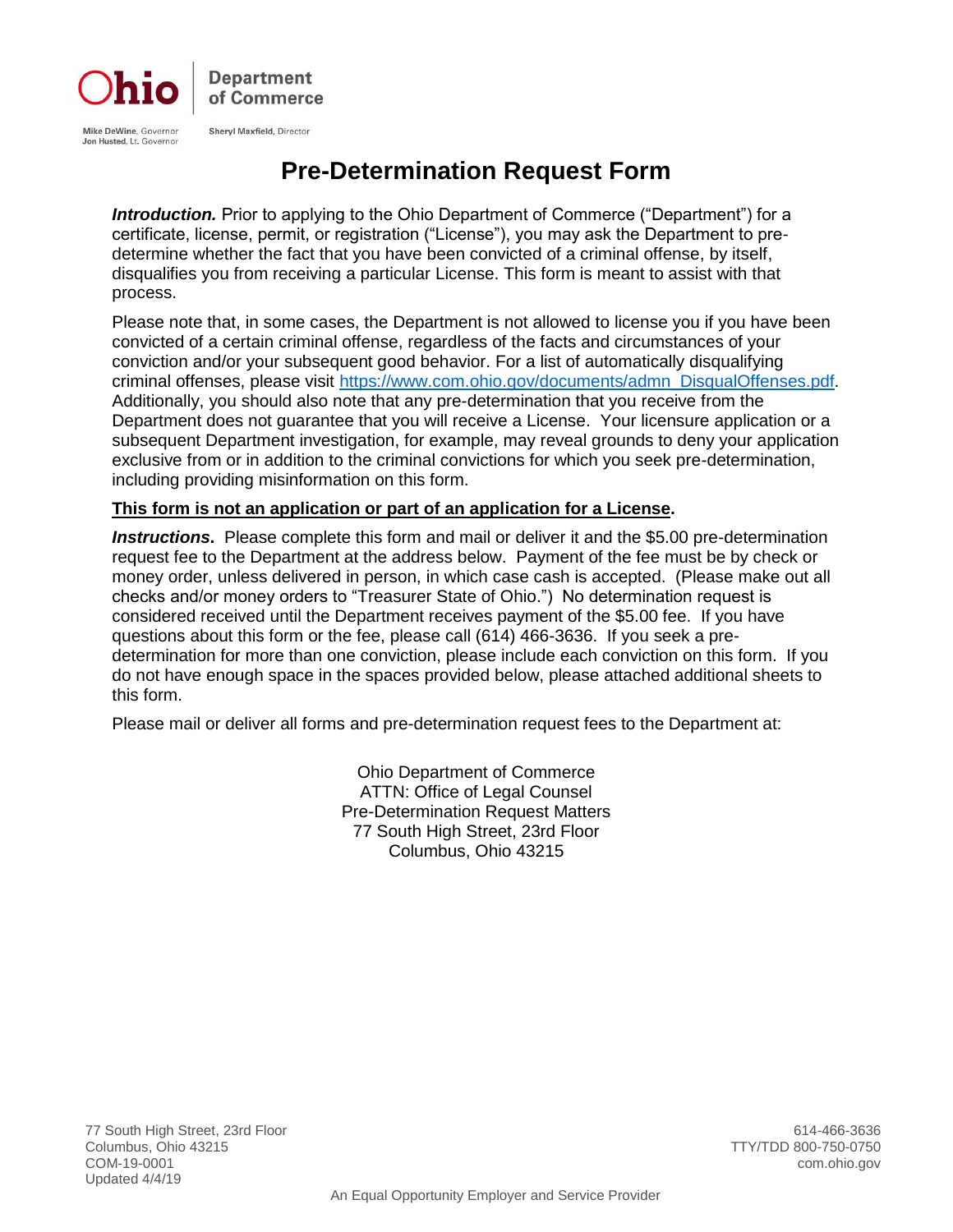| <b>Requestor Information</b>                                                                             |  |  |  |
|----------------------------------------------------------------------------------------------------------|--|--|--|
|                                                                                                          |  |  |  |
|                                                                                                          |  |  |  |
|                                                                                                          |  |  |  |
|                                                                                                          |  |  |  |
|                                                                                                          |  |  |  |
|                                                                                                          |  |  |  |
| Preferred Means of Determination Notification (check one): $\square$ by e-mail $\square$ by regular mail |  |  |  |
| Type of License for which You Seek a Pre-Determination: _________________________                        |  |  |  |
| What are the criminal offenses that you have been convicted of? Provide the applicable statutes          |  |  |  |
|                                                                                                          |  |  |  |
|                                                                                                          |  |  |  |
|                                                                                                          |  |  |  |
| Court(s) of Conviction (Name, City/County, State): ______________________________                        |  |  |  |
|                                                                                                          |  |  |  |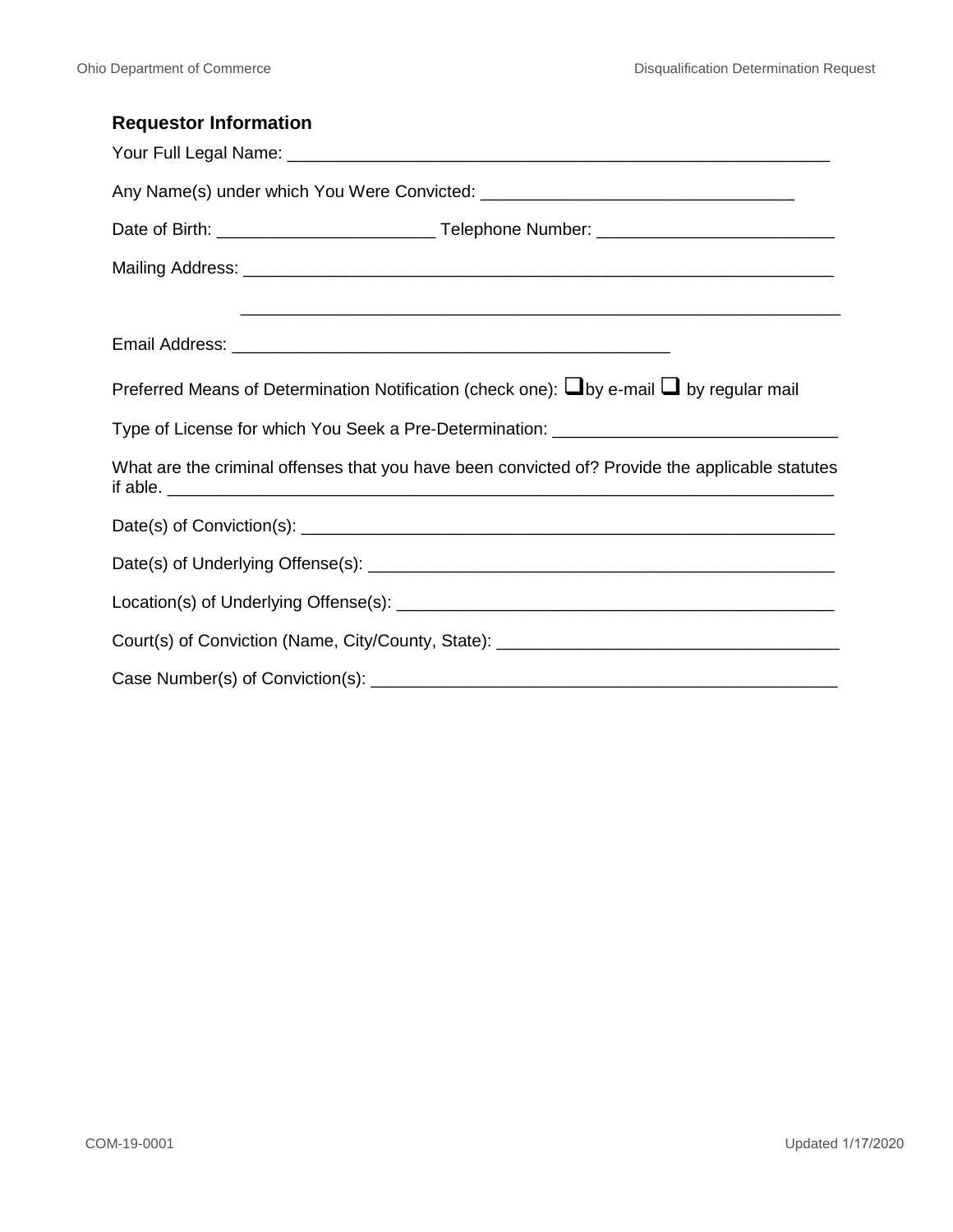

**Sheryl Maxfield, Director** 

Mike DeWine, Governor Jon Husted, Lt. Governor

#### **Convictions that Prohibit Licensure by the Ohio Department of Commerce**

The Ohio Department of Commerce ("Department") regulates dozens of certifications, licenses, permits, registrations, and other issuances that authorize applicants to engage in particular professions, occupations, and occupational activities ("Licenses"). What follows is a list of criminal offenses the conviction of which automatically prohibits applicants from receiving a License from the Department. If you have questions about this list, please contact the Department at 614-466-3636.

| <b>Licensing Authority</b>             | <b>License Type</b>                           | <b>Disqualifying Offenses</b>                                                                                                                                                                                                         |
|----------------------------------------|-----------------------------------------------|---------------------------------------------------------------------------------------------------------------------------------------------------------------------------------------------------------------------------------------|
|                                        | Building Official*                            |                                                                                                                                                                                                                                       |
|                                        | Residential Building Official*                |                                                                                                                                                                                                                                       |
|                                        | Master Plans Examiner*                        |                                                                                                                                                                                                                                       |
|                                        | <b>Building Plans Examiner*</b>               |                                                                                                                                                                                                                                       |
|                                        | Electrical Plans Examiner*                    | No criminal convictions automatically disqualify an                                                                                                                                                                                   |
|                                        | Plumbing Plans Examiner*                      | applicant from consideration for a License. However, prior<br>to awarding or denying a license, BBS considers all<br>felonies and crimes of moral turpitude.<br>*denotes a License type that may also be interim,<br>trainee, or both |
|                                        | Mechanical Plans Examiner*                    |                                                                                                                                                                                                                                       |
|                                        | <b>Fire Protection Plans</b><br>Examiner*     |                                                                                                                                                                                                                                       |
|                                        | Building Inspector*                           |                                                                                                                                                                                                                                       |
|                                        | Residential Building Inspector*               |                                                                                                                                                                                                                                       |
|                                        | Fire Protection Inspector*                    |                                                                                                                                                                                                                                       |
| Board of Building<br>Standards ("BBS") | Mechanical Inspector*                         |                                                                                                                                                                                                                                       |
|                                        | <b>Residential Mechanical</b><br>Inspector*   |                                                                                                                                                                                                                                       |
|                                        | Electrical Safety Inspector*                  |                                                                                                                                                                                                                                       |
|                                        | Industrialized Unit Inspector*                |                                                                                                                                                                                                                                       |
|                                        | Residential Industrialized Unit<br>Inspector* |                                                                                                                                                                                                                                       |
|                                        | Plumbing Inspector*                           |                                                                                                                                                                                                                                       |
|                                        | <b>Medical Gas Piping Inspector</b>           |                                                                                                                                                                                                                                       |
|                                        | Automatic Sprinkler System<br>Designer        |                                                                                                                                                                                                                                       |
|                                        | Fire Alarm System Designer                    |                                                                                                                                                                                                                                       |
|                                        | Special Hazard System<br>Designer             |                                                                                                                                                                                                                                       |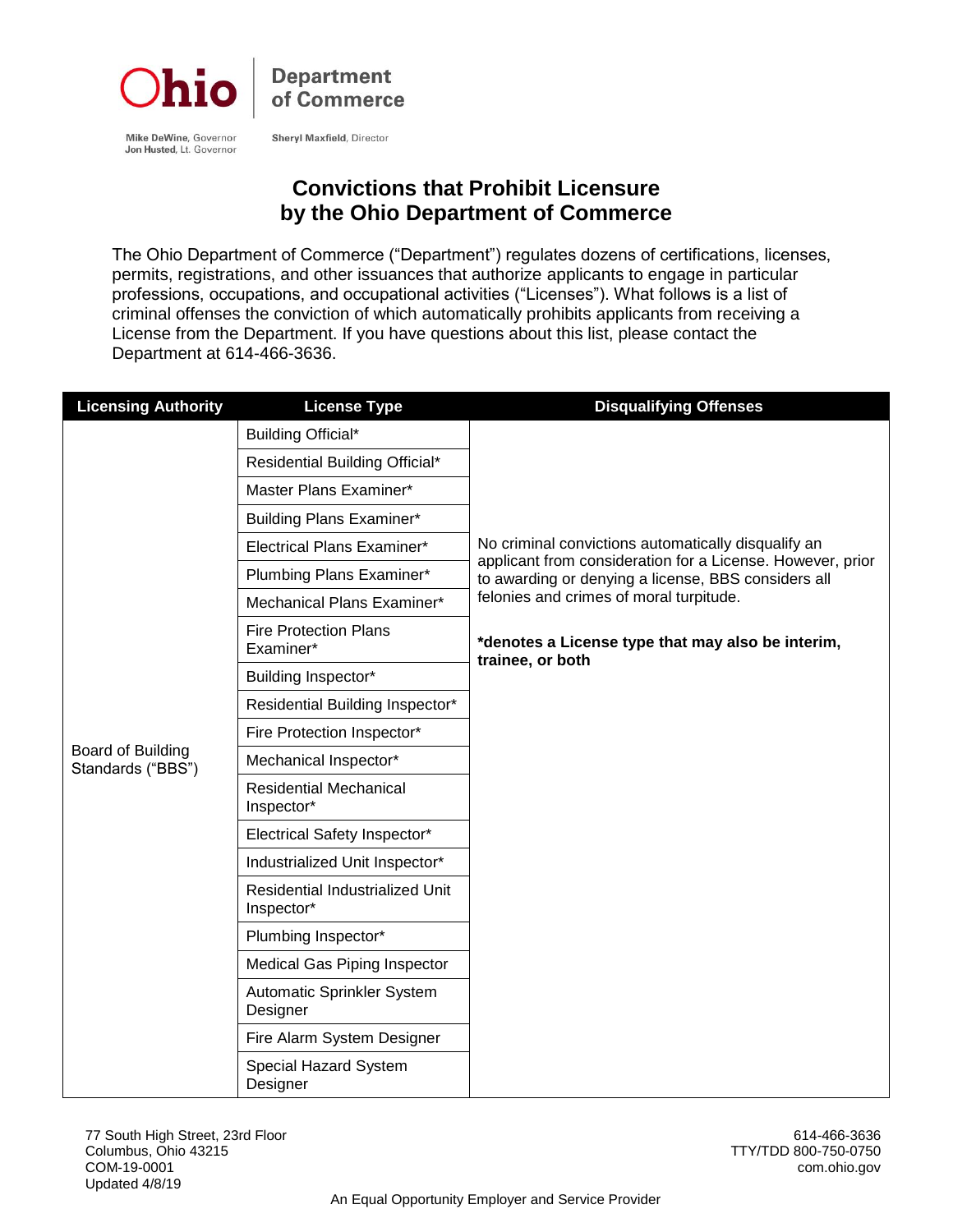

# **Department**<br>of Commerce

Mike DeWine, Governor<br>Jon Husted, Lt. Governor

Sheryl Maxfield, Director

| Division of Unclaimed<br>Funds ("UNCF")                                  | <b>Finder Registration</b>                                            | UNCF will deny an application for a Finder Registration if<br>(1) an applicant has, within the ten-year period<br>immediately preceding the submission of the application,<br>violated division (A) of R.C. 169.16 or violated division (C)<br>of R.C. 169.13; (2) been convicted of or plead guilty to any<br>felony or any offense involving moral turpitude, including<br>theft, attempted theft, falsification, tampering with records,<br>securing writings by deception, fraud, forgery, and perjury;<br>or (3) the Superintendent of UNCF determines that the<br>character and general fitness of the applicant does not<br>command the confidence of the public and does not<br>warrant the belief that the applicant's business will be<br>conducted honestly and fairly.                                                                    |
|--------------------------------------------------------------------------|-----------------------------------------------------------------------|-------------------------------------------------------------------------------------------------------------------------------------------------------------------------------------------------------------------------------------------------------------------------------------------------------------------------------------------------------------------------------------------------------------------------------------------------------------------------------------------------------------------------------------------------------------------------------------------------------------------------------------------------------------------------------------------------------------------------------------------------------------------------------------------------------------------------------------------------------|
|                                                                          | <b>Electrical Contractor License</b>                                  | Criminal convictions that automatically disqualify an                                                                                                                                                                                                                                                                                                                                                                                                                                                                                                                                                                                                                                                                                                                                                                                                 |
| <b>Ohio Construction</b><br><b>Industry Licensing</b><br>Board ("OCILB") | <b>Plumbing Contractor License</b>                                    | applicant from licensure are any convictions of R.C.<br>2903.01, 2903.02, 2921.43, 2950.01, and disqualifying<br>offenses per 4776.10(C) (including crimes with a direct<br>nexus to the proposed field of licensure). Disqualifications<br>also occur for felony convictions of R.C. 1315.55(A),<br>2901.01 (first- or second-degree only), 2901.21, 2913.31,<br>2913.34, 2913.51, 2921.02, 2921.41, 2921.42, and<br>2923.32. Additionally, an applicant is disqualified if<br>convicted of felony fraud under R.C. 2913.40, 2913.42,<br>2913.45, 2913.47, 2913.48, and 2943.49, and/or a first- or<br>second-degree felony offense of R.C. 2923.01, 2923.02,<br>and 2923.03 for the crimes of murder or aggravated<br>murder, sexually-oriented offenses, any crimes of<br>violence, and complicity in committing a murder or<br>aggravated murder. |
|                                                                          | <b>Hydronics Contractor License</b><br><b>HVAC Contractor License</b> |                                                                                                                                                                                                                                                                                                                                                                                                                                                                                                                                                                                                                                                                                                                                                                                                                                                       |
|                                                                          |                                                                       | If an applicant is convicted of any crime under a former<br>law of Ohio, an existing or former law applicable in military<br>court or an Indian tribal court, or any existing or former law<br>of any nation other than the United States that is<br>substantially equivalent to a crime of moral turpitude per<br>R.C. 4776.10, then he or she is also disqualified.                                                                                                                                                                                                                                                                                                                                                                                                                                                                                 |
|                                                                          |                                                                       | OCILB may only consider a misdemeanor when<br>determining disqualification if (a) the misdemeanor is not a<br>crime of moral turpitude or a disqualifying offense under<br>R.C. 4776.10, (b) the applicant was convicted of or<br>pleaded guilty to the misdemeanor less than one year<br>prior to applying for licensure, and (c), prior to September<br>28, 2012, OCILB was required to or authorized to deny a<br>license application based on the misdemeanor.                                                                                                                                                                                                                                                                                                                                                                                    |
|                                                                          | <b>Refrigeration Contractor</b><br>License                            | Similarly, OCILB will only consider a felony other than<br>those listed above when determining disqualification if (a)<br>the applicant was convicted of or pleaded guilty to the<br>felony less than three years prior to applying for licensure<br>and, prior to September 28, 2012, (b) OCILB was required<br>to or authorized to deny a license application based on the<br>felony.                                                                                                                                                                                                                                                                                                                                                                                                                                                               |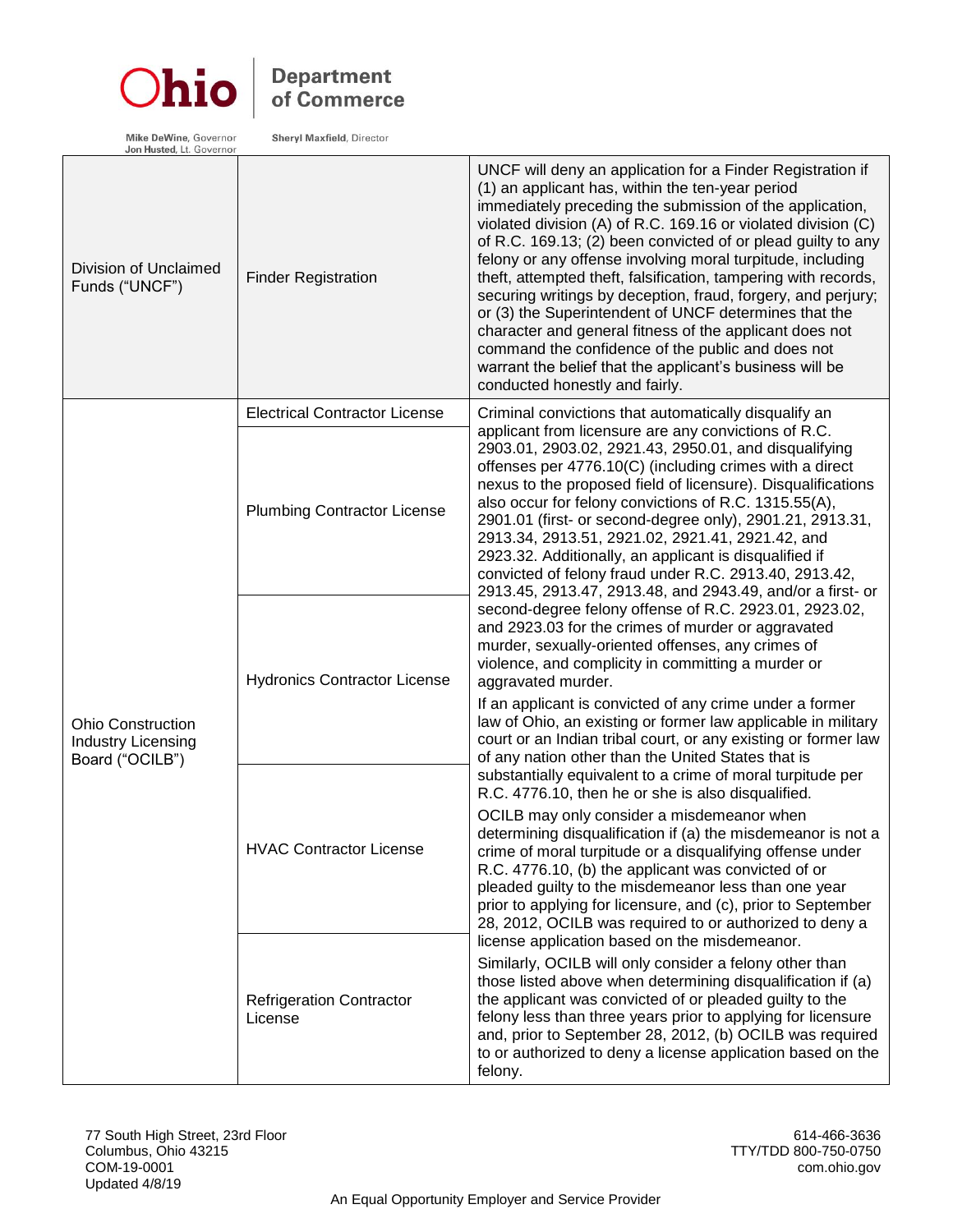

## **Department**<br>of Commerce

Sheryl Maxfield, Director

Mike DeWine, Governor<br>Jon Husted, Lt. Governor

| Division of Liquor<br>Control ("DLC")        | <b>Solicitor Registration</b>                                                | A conviction for a violation of R.C. 2913.46 $(C)(1)$ is an<br>automatic disqualification. Additionally, DLC has the<br>discretion to refuse to issue a Solicitor Registration if DLC<br>finds that the applicant has been convicted of a crime that<br>relates to the applicant's fitness to solicit Ohio liquor<br>permit holders or the DLC.                                                                                                                                                                                                                                                                                                                                                                                                                                                        |
|----------------------------------------------|------------------------------------------------------------------------------|--------------------------------------------------------------------------------------------------------------------------------------------------------------------------------------------------------------------------------------------------------------------------------------------------------------------------------------------------------------------------------------------------------------------------------------------------------------------------------------------------------------------------------------------------------------------------------------------------------------------------------------------------------------------------------------------------------------------------------------------------------------------------------------------------------|
|                                              | Steam Engineer Operator<br>License                                           |                                                                                                                                                                                                                                                                                                                                                                                                                                                                                                                                                                                                                                                                                                                                                                                                        |
|                                              | <b>High Pressure Boiler Operator</b><br>License                              |                                                                                                                                                                                                                                                                                                                                                                                                                                                                                                                                                                                                                                                                                                                                                                                                        |
|                                              | Low Pressure Boiler Operator<br>License                                      |                                                                                                                                                                                                                                                                                                                                                                                                                                                                                                                                                                                                                                                                                                                                                                                                        |
|                                              | <b>Backflow Tester Certification</b>                                         | None.                                                                                                                                                                                                                                                                                                                                                                                                                                                                                                                                                                                                                                                                                                                                                                                                  |
| Division of Industrial<br>Compliance ("DIC") | <b>Backflow Lawn Irrigation</b><br>Certificate                               |                                                                                                                                                                                                                                                                                                                                                                                                                                                                                                                                                                                                                                                                                                                                                                                                        |
|                                              | <b>Boiler Contractor Registration</b><br>(Ohio Admin. Code 4101:4-7-<br>(01) |                                                                                                                                                                                                                                                                                                                                                                                                                                                                                                                                                                                                                                                                                                                                                                                                        |
|                                              | Manufactured Home ("MH")<br><b>Installer License</b>                         | While no criminal convictions automatically disqualify an<br>applicant from licensure, DIC does consider the following<br>criminal convictions when determining whether<br>disqualification should ultimately occur:<br>1. Any convictions of R.C. 2903.01, 2903.02, 2921.43,<br>2950.01, and disqualifying offenses per 4776.10(C)<br>(including crimes with a direct nexus to the proposed<br>field of licensure). Disqualifications may also occur for<br>felony convictions of R.C. 1315.55(A), 2901.01 (first- or                                                                                                                                                                                                                                                                                 |
|                                              | MH Installation Inspector<br>Certification                                   | second-degree only), 2901.21, 2913.31, 2913.34,<br>2913.51, 2921.02, 2921.41, 2921.42, and 2923.32.<br>2. Any convictions of felony fraud under R.C. 2913.40,<br>2913.42, 2913.45, 2913.47, 2913.48, and 2943.49,<br>and/or a first- or second-degree felony convictions of<br>R.C. 2923.01, 2923.02, and 2923.03 for the crimes of<br>murder or aggravated murder, sexually-oriented<br>offenses, violence, and complicity in committing a<br>murder or aggravated murder.<br>1. Any convictions of crimes that are substantially<br>equivalent to crimes of moral turpitude per R.C.<br>4776.10 that are former laws of Ohio, existing or former<br>laws applicable in military court or an Indian tribal court,<br>or existing or former laws of any nation other than the<br><b>United States.</b> |
|                                              | <b>Elevator Inspector Certificate</b><br>of Competency                       | While no criminal convictions automatically disqualify an<br>applicant from consideration for a Certificate, DIC does<br>consider all felony convictions prior to awarding or denying<br>a certificate.                                                                                                                                                                                                                                                                                                                                                                                                                                                                                                                                                                                                |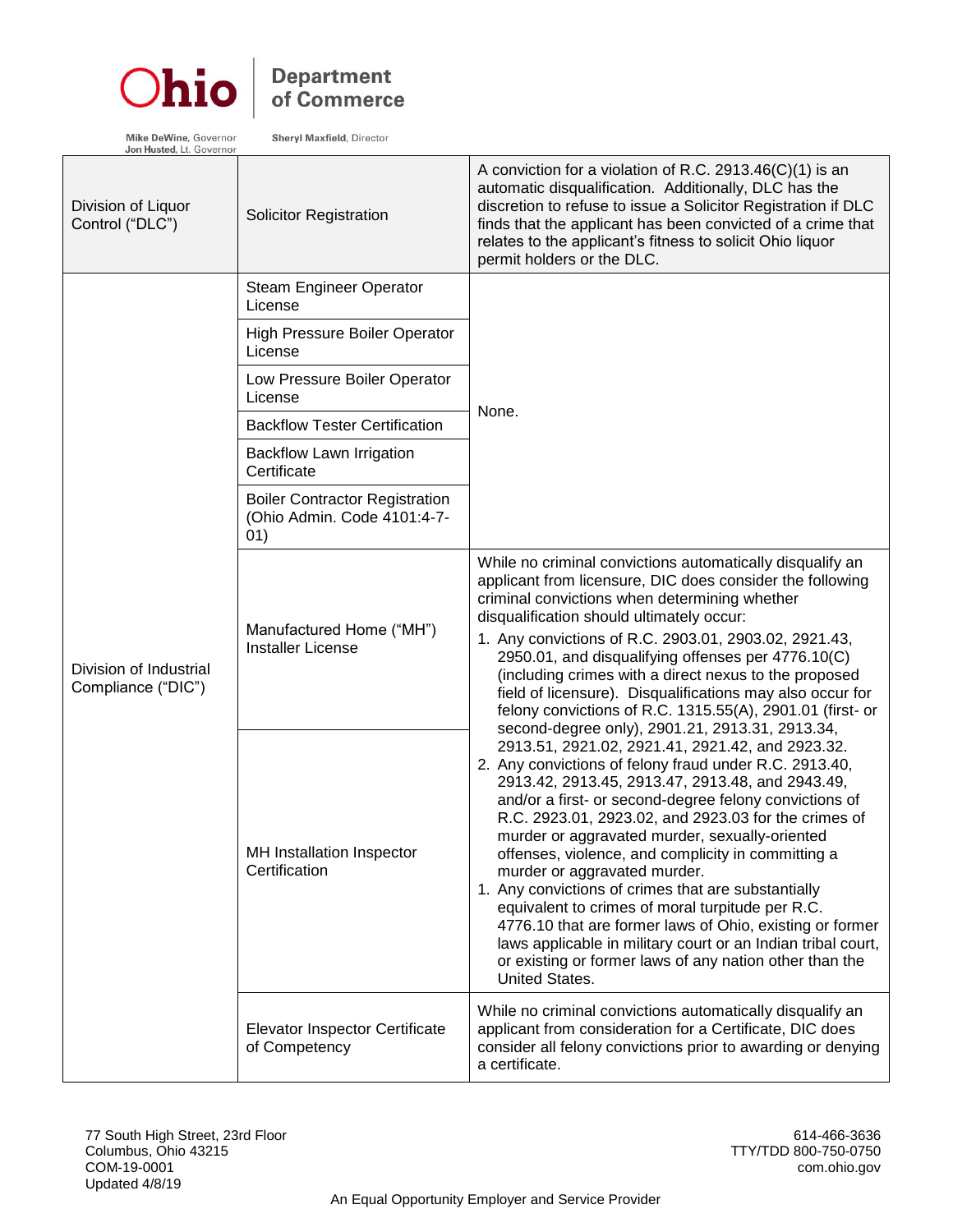

#### **Department** of Commerce

**Shervl Maxfield, Director** 

Mike DeWine, Governor Jon Husted, Lt. Governo

Historical Boiler Licensing Board ("HBLB") Historical Boiler Operator (None. Medical Marijuana Control Program Cultivator, Processor, or Laboratory Employee Identification Card (Ohio Admin. Code 3796:5-2-01) An applicant is disqualified if he or she has been convicted of any "disqualifying offense" under Ohio Admin. Code 3796:1-1-01(A)(15). Division of Real Estate & Professional Licensing ("REPL") Real Estate Brokers The conviction of any felony or crime of moral turpitude disqualifies an applicant unless the Superintendent of REPL disregards the conviction. Real Estate Salespersons Foreign Real Estate Dealer Foreign Real Estate Salesperson Manufactured Housing Dealer | Disqualifications occur for any fraudulent act in related to selling or otherwise dealing in manufactured homes or in Manufactured Housing Broker connection with brokering manufactured housing. Manufactured Housing **Salesperson** Any fraudulent act in connection with selling or otherwise dealing in manufactured homes. General Real Estate Appraiser **Certificate** Unless disregarded by the Board or Superintendent of REPL, any conviction of any criminal offense involving theft, receiving stolen property, embezzlement, forgery, fraud, passing bad checks, money laundering, or drug trafficking, or any criminal offense involving money or securities, including a conviction any crime that is substantially equivalent to an existing or former law of Ohio, any other state, or the United States. Residential Real Estate Appraiser Certificate/License Real Estate Appraiser Assistant Home Inspectors (R.C. Chapter 4764.14) Unless disregarded by the Superintendent of REPL, disqualifications occur for any crime of moral turpitude, a felony, or equivalent offense, or where an applicant is/was required to register under R.C. Chapter 2950. Fireworks Exhibitor Disqualifications occur for all felonies under the laws of Ohio, any other State, and/or the United States after June Fireworks Exhibitor Assistant Fireworks Wholesaler Fireworks Manufacturer

| Division of the State<br>Fire Marshal ("SFM") | <b>Fireworks Manufacturer</b>         | Ohio, any other State, and/or the United States after June        |
|-----------------------------------------------|---------------------------------------|-------------------------------------------------------------------|
|                                               | Fireworks Out-of-State Shipper        | 30, 1997.                                                         |
|                                               | <b>Explosives Magazine Storage</b>    |                                                                   |
|                                               | <b>Explosives Manufacturer</b>        |                                                                   |
|                                               | Underground Storage Tank<br>Inspector | Disqualifications occur for any felony under the laws of<br>Ohio. |